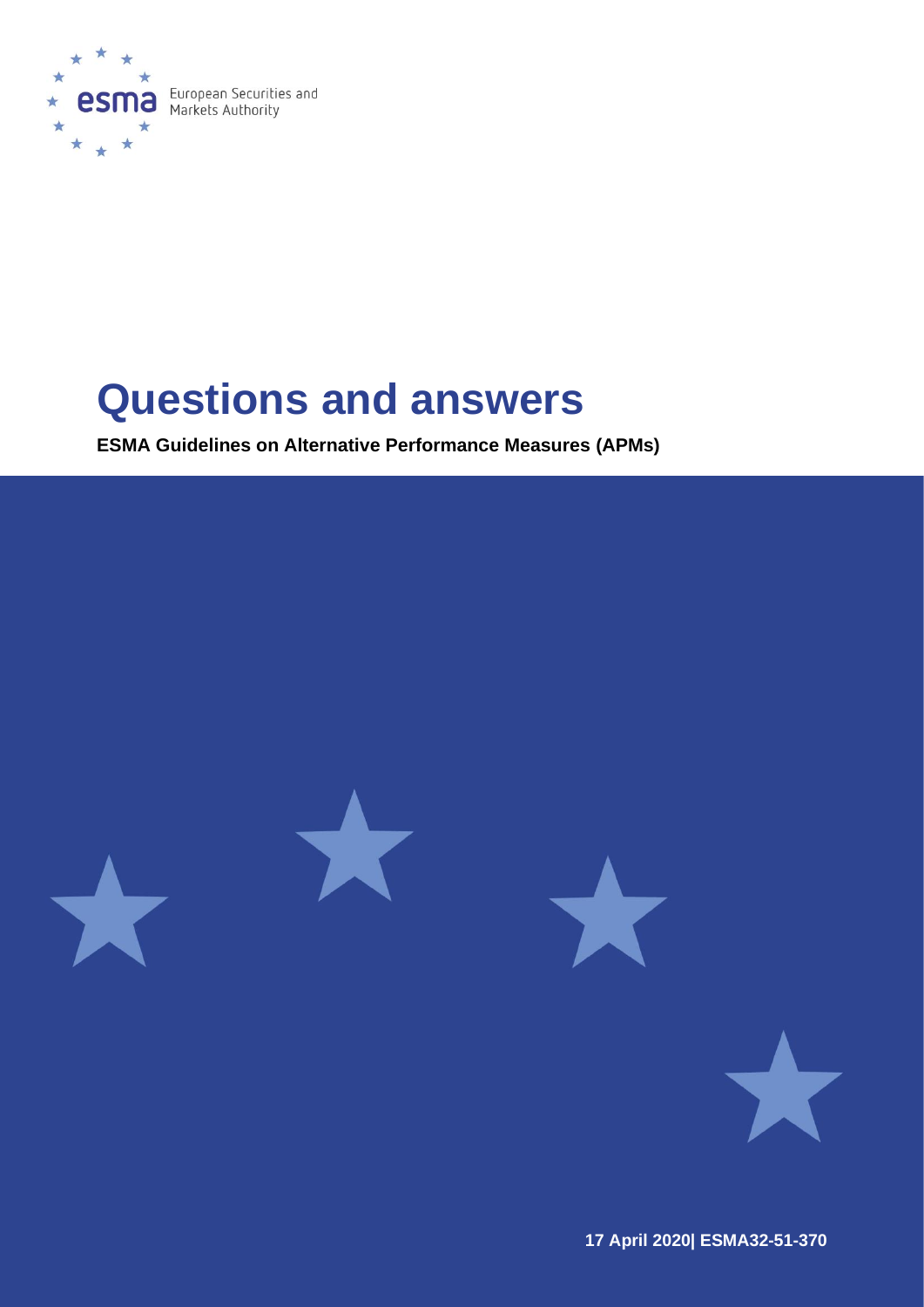

### **Content**

| I.   |                                                                                                        |                |
|------|--------------------------------------------------------------------------------------------------------|----------------|
| II.  |                                                                                                        | 3              |
| III. |                                                                                                        |                |
| IV.  |                                                                                                        | $\overline{4}$ |
| V.   |                                                                                                        | $\overline{4}$ |
|      | Question 1 Applicability of ESMA's Guidelines on Alternative Performance Measures (APMs) to            |                |
|      | prospectuses comprising documents published before and on/after 3 July 2016 _______________________ 6  |                |
|      | Question 2: Measures presented simultaneously inside and outside financial statements. ___________     | $\overline{7}$ |
|      | Question 3: Financial measures calculated using exclusively figures stemming from financial            |                |
|      |                                                                                                        |                |
|      |                                                                                                        |                |
|      |                                                                                                        |                |
|      |                                                                                                        |                |
|      |                                                                                                        |                |
|      |                                                                                                        |                |
|      |                                                                                                        |                |
|      |                                                                                                        |                |
|      | Question 11: Definition of an APM; Paragraph 17 to 19 of the APMs Guidelines. __________________ 12    |                |
|      |                                                                                                        |                |
|      |                                                                                                        |                |
|      |                                                                                                        |                |
|      |                                                                                                        |                |
|      | Question 16: Reconciliation; Paragraph 26 and 28 of the APM Guidelines. ___________________________ 15 |                |
|      |                                                                                                        |                |
|      | Question 18: Application of the APM Guidelines in the context of COVID-19. ______________________ 16   |                |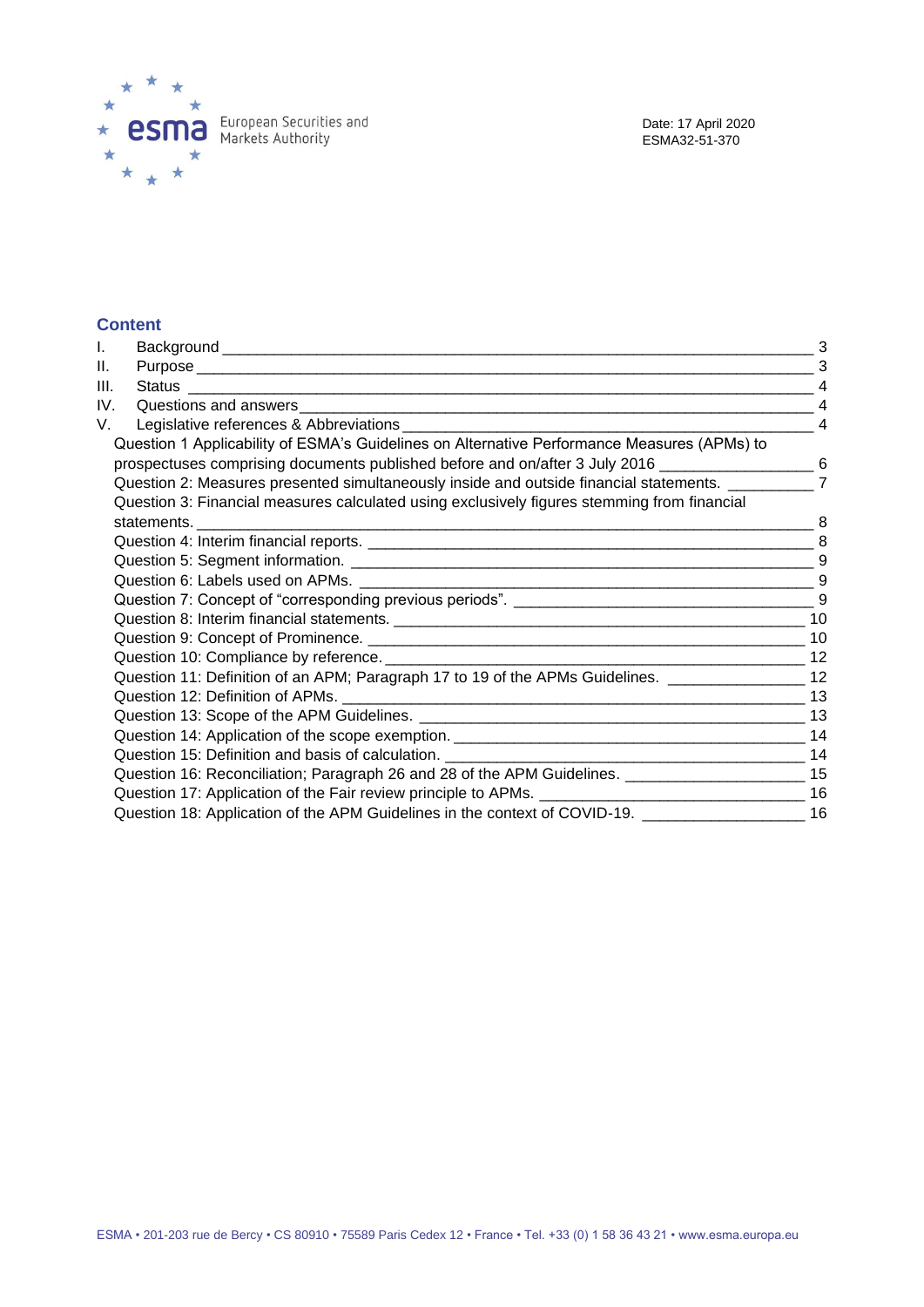

## <span id="page-2-0"></span>**I. Background**

- 1. ESMA issued Guidelines on Alternative Performance Measures (Guidelines on APMs) aimed at promoting the usefulness and transparency of APMs included in prospectuses and/or regulated information. Adherence to the guidelines should improve the comparability, reliability and/or comprehensibility of APMs. Issuers or persons responsible for the prospectus which comply with these guidelines will provide a faithful representation of the financial information disclosed to the market.
- 2. The Guidelines on APMs were issued based on the Transparency Directive's objective of providing equivalent investor protection at EU level and the underlying principle of providing a true and fair view of an issuer's assets, liabilities, financial position and profit or loss pursued by the provisions. At the same time, ESMA considered that a common approach to APMs was necessary to ensure consistent, efficient and effective supervisory practices and a uniform and consistent application of the Transparency Directive (and by extension the Market Abuse Regulation).
- 3. In line with its aim of promoting protection of actual and potential investors, Article 5 of the Prospectus Directive sets out the principle that all information included in a prospectus shall be presented in an easily analysable and comprehensible form. Therefore, where persons responsible for the prospectus decide to include APMs in a prospectus, this principle of comprehensibility dictates that such APMs should be defined, provided with meaningful labels and reconciled to financial statements and their relevance and reliability should be explained.
- 4. ESMA plays an active role in building a common supervisory culture by promoting common supervisory approaches and practices. In this regard, ESMA develops Q&As as when appropriate to elaborate on the provisions of certain EU legislation or ESMA guidelines.
- 5. This document is expected to be updated and developed as and when appropriate.

## <span id="page-2-1"></span>**II. Purpose**

- 6. The purpose of this document is to promote common supervisory approaches and practices in the application of the ESMA Guidelines on APMs. It does this by providing responses to questions posed by the general public and competent authorities in relation to the practical application of the ESMA guidelines.
- 7. The content of this document is aimed at competent authorities under TD, MAR and Prospectuses to ensure that in their supervisory activities their actions are converging along the lines of the responses adopted by ESMA. However, these responses are also meant to help and give issuers and persons responsible for the prospectus indications as to correct implementation of ESMA Guidelines principles, rather than creating an extra layer of requirements on them.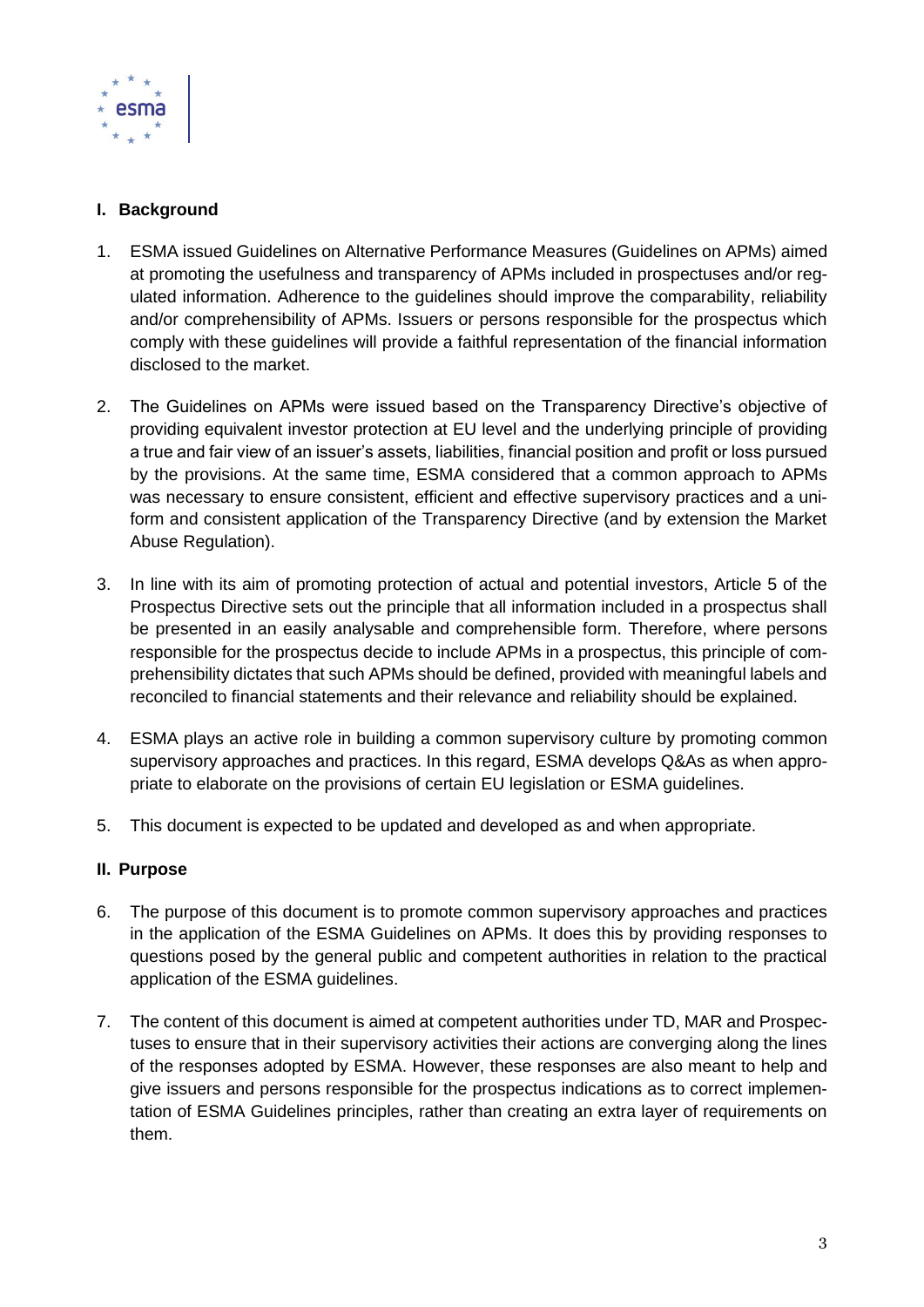

## <span id="page-3-0"></span>**III. Status**

- 8. The Q&A mechanism is a practical convergence tool used to promote common supervisory approaches and practices under Article 29(2) of the ESMA Regulation.<sup>1</sup>
- 9. Therefore, due to the nature of Q&As, formal consultation on the draft answers is considered unnecessary. However, even if they are not formally consulted on, ESMA may check them with representatives of ESMA's Securities and Markets Stakeholder Group, the relevant Standing Committees' Consultative Working Group or, where specific expertise is needed, with other external parties.
- 10. ESMA will review these questions and answers to identify if, in a certain area, there is a need to convert some of the material into ESMA guidelines and recommendations. In such cases, the procedures foreseen under Article 16 of the ESMA Regulation will be followed.

## <span id="page-3-1"></span>**IV.Questions and answers**

- 11. This document is intended to be continually edited and updated as and when new questions are received. The date each question was last amended is included after each question for ease of reference. Where questions relate to the interaction of the APM Guidelines with the prospectus regime, these are also included in the Questions and Answers Prospectuses.
- 12. ESMA will welcome feedback from market participants on these or other questions with a view to update, where necessary, the document.
- 13. Questions on the practical application of any of the ESMA Guidelines on APMs may be sent to the following email address at ESMA: [info@esma.europa.eu.](mailto:info@esma.europa.eu)

### <span id="page-3-2"></span>**V. Legislative references & Abbreviations**

| <b>ESMA Regulation</b>             | Regulation (EU) No 1095/2010 of the European Parliament and<br>of the Council of 24 November 2010 establishing a European<br>Supervisory Authority (European Securities and Markets Au-<br>thority), amending Decision No 716/2009/EC and repealing<br>Commission Decision 2009/77/EC. |
|------------------------------------|----------------------------------------------------------------------------------------------------------------------------------------------------------------------------------------------------------------------------------------------------------------------------------------|
| Market Abuse Regula-<br>tion (MAR) | Regulation (EU) No 596/2014 of the European Parliament and<br>of the Council of 16 April 2014 on market abuse (market abuse<br>regulation).                                                                                                                                            |

<sup>1</sup> Regulation (EU) No 1095/2010 of the European Parliament and of the Council of 24 November 2010 establishing a European Supervisory Authority (European Securities and Markets Authority), amending Decision No 716/2009/EC and repealing Commission Decision 2009/77/EC Regulation, 15.12.2010, L331/84.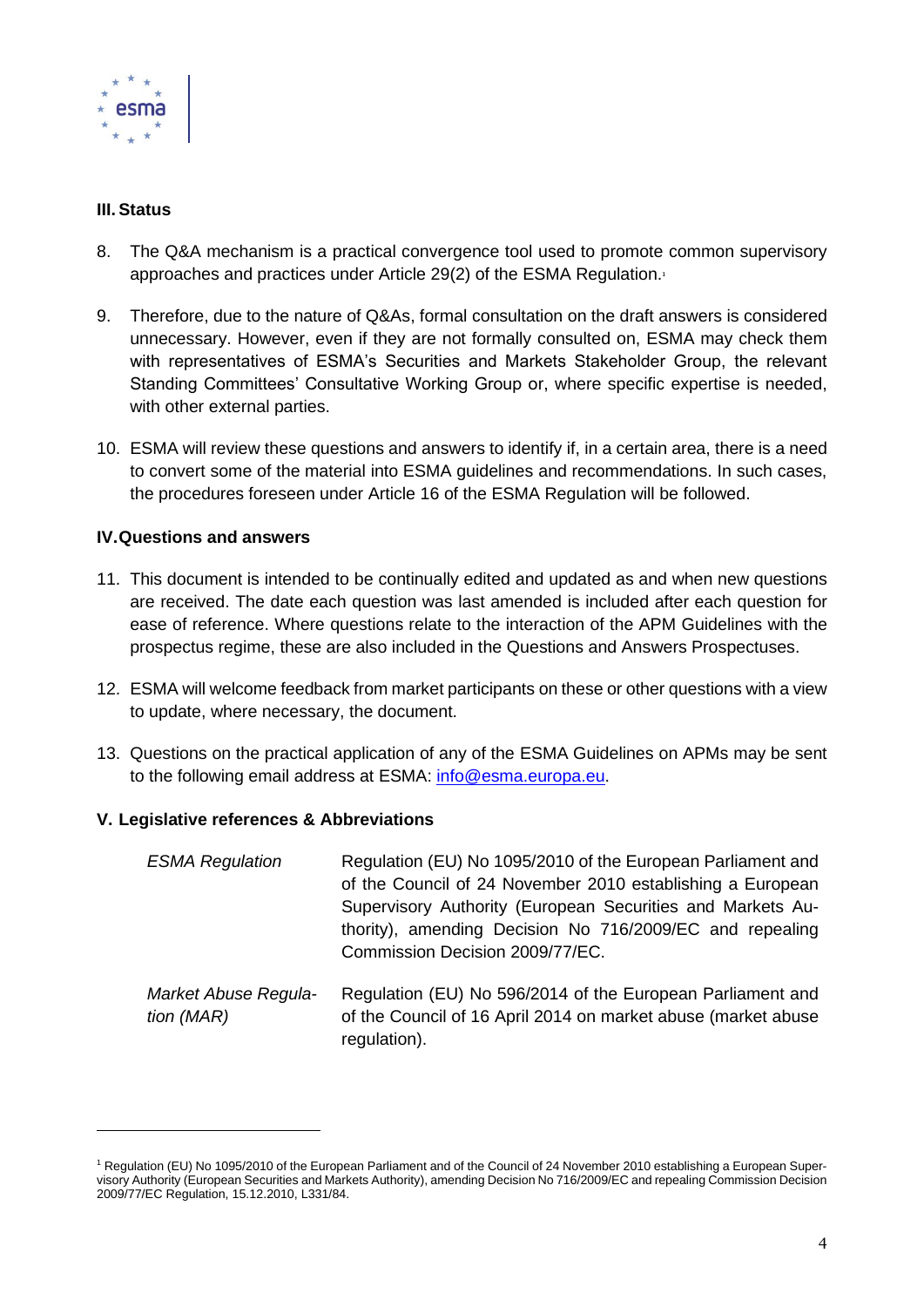

| <b>Transparency Directive</b><br>(TD)                     | Directive 2004/109/EC of the European Parliament and of the<br>Council of 15 December 2004, as last amended by Directive<br>2013/50/EU, on the harmonisation of transparency require-<br>ments in relation to information about issuers whose securities<br>are traded on a regulated market and amending Directive<br>2001/34/EC. |
|-----------------------------------------------------------|------------------------------------------------------------------------------------------------------------------------------------------------------------------------------------------------------------------------------------------------------------------------------------------------------------------------------------|
| Directive implementing<br>the Transparency Di-<br>rective | Directive 2007/14/EC, of 8 March 2007, laying down detailed<br>rules for the implementation of certain provisions of Directive<br>2004/109/EC on the harmonisation of transparency require-<br>ments in relation to information about issuers whose securities<br>are admitted to trading on a regulated market.                   |
| <b>Prospectus Directive</b>                               | Directive 2003/71/EC of the European Parliament and of the<br>Council of 4 November 2003 on the prospectus to be published                                                                                                                                                                                                         |

when securities are offered to the public or admitted to trading.

## **Abbreviations**

| APM         | Alternative Performance Measure                  |
|-------------|--------------------------------------------------|
| <b>EEA</b>  | European Economic Area                           |
| <b>ESMA</b> | <b>European Securities and Markets Authority</b> |
| <b>GAAP</b> | <b>Generally Accepted Accounting Principles</b>  |
| <b>IASB</b> | International Accounting Standards Board         |
| <b>IFRS</b> | International Financial Reporting Standards      |
| CAs         | <b>Competent Authorities</b>                     |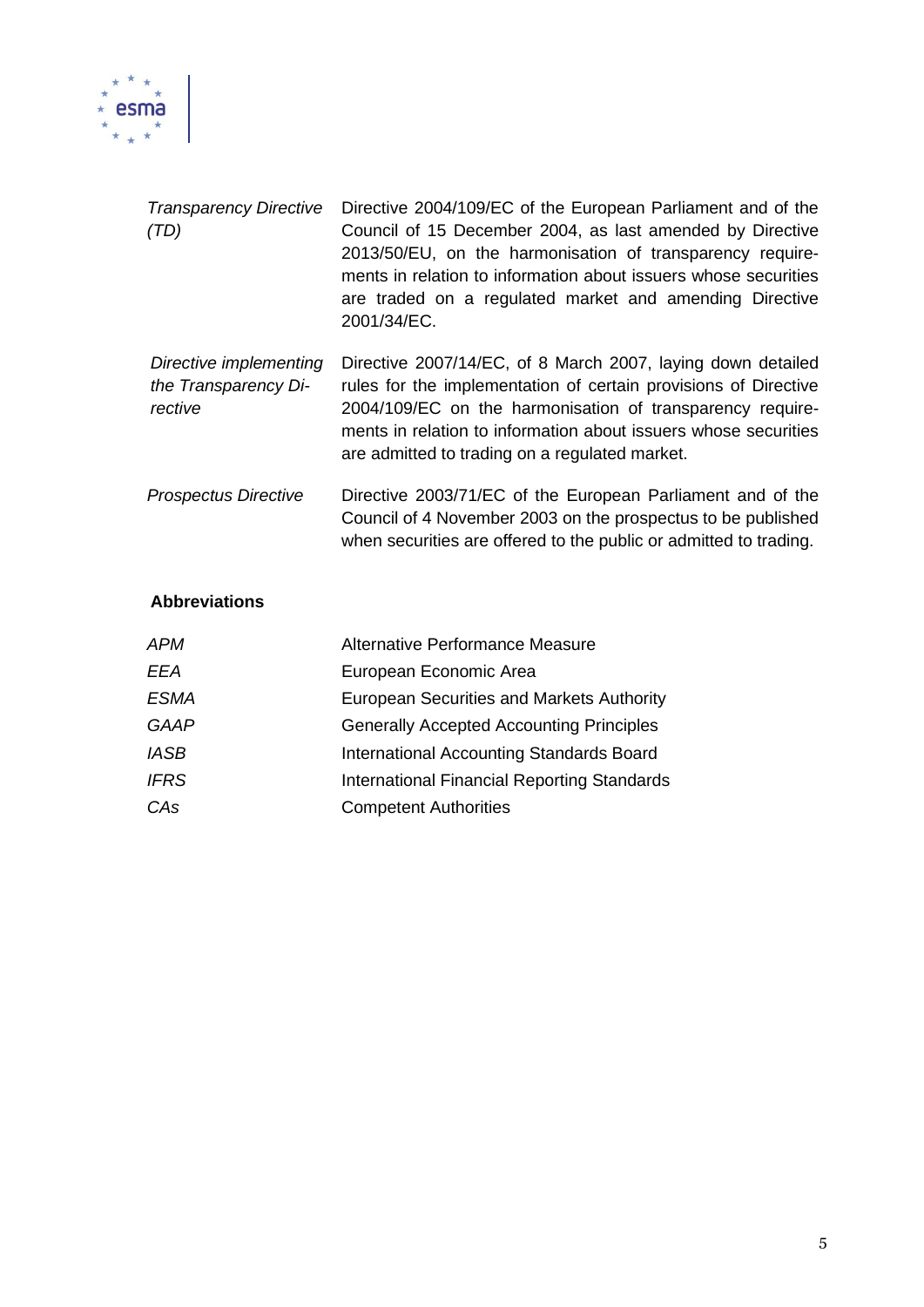

## <span id="page-5-0"></span>**Question 1 Applicability of ESMA's Guidelines on Alternative Performance Measures (APMs) to prospectuses comprising documents published before and on/after 3 July 2016** Date last updated: December 2016

## This Q&A relates to Question 101 of the ESMA Questions and Answers on Prospectuses. 2

**Question:** ESMA's Guidelines on Alternative Performance Measures (ESMA/2015/1415) apply to APM's disclosed by issuers or persons responsible for the prospectus when publishing regulated information or prospectuses on or after 3 July 2016, cf. paragraph 5 of the Guidelines. Given that a prospectus can be formed by a combination of a registration document and a securities note, and a summary where applicable, and that prospectuses or base prospectuses can incorporate by reference the information contained in a previously approved registration document, do the Guidelines apply:

- to a registration document containing APMs which was published before 3 July when that registration document is combined with a securities note published on/after 3 July?

- to a registration document (or prospectus) containing APMs which was published before 3 July when the information contained in that registration document is incorporated by reference into a prospectus or base prospectus published on/after 3 July?

- to a supplement containing APMs published on/after 3 July when the prospectus or registration document was published before 3 July?

**Answer:** As set out in paragraph 5 of the Guidelines (cited above), the applicability of the Guidelines is determined with reference to the publication date of the prospectus.

As such, where a registration document containing APMs was published before 3 July and that registration document is combined with a securities note published on/after 3 July, the Guidelines do not apply to the registration document but only to the securities note and the summary, where applicable. Equally, where the information contained in such a registration document is incorporated by reference into a prospectus or a base prospectus published on/after 3 July, the Guidelines do not apply to the registration document but only to the remainder of the prospectus or base prospectus.

Where a registration document containing APMs was approved but not published before 3 July and that registration document is combined with a securities note published on/after 3 July, or the information contained in that registration document is incorporated by reference into a prospectus or a base prospectus published on/after 3 July, the Guidelines apply to the registration document as well as to the securities note and the summary, where applicable, or to the prospectus/base

<sup>2</sup> https://www.esma.europa.eu/sites/default/files/library/2016-1674\_qa\_on\_prospectus\_related\_topics.pdf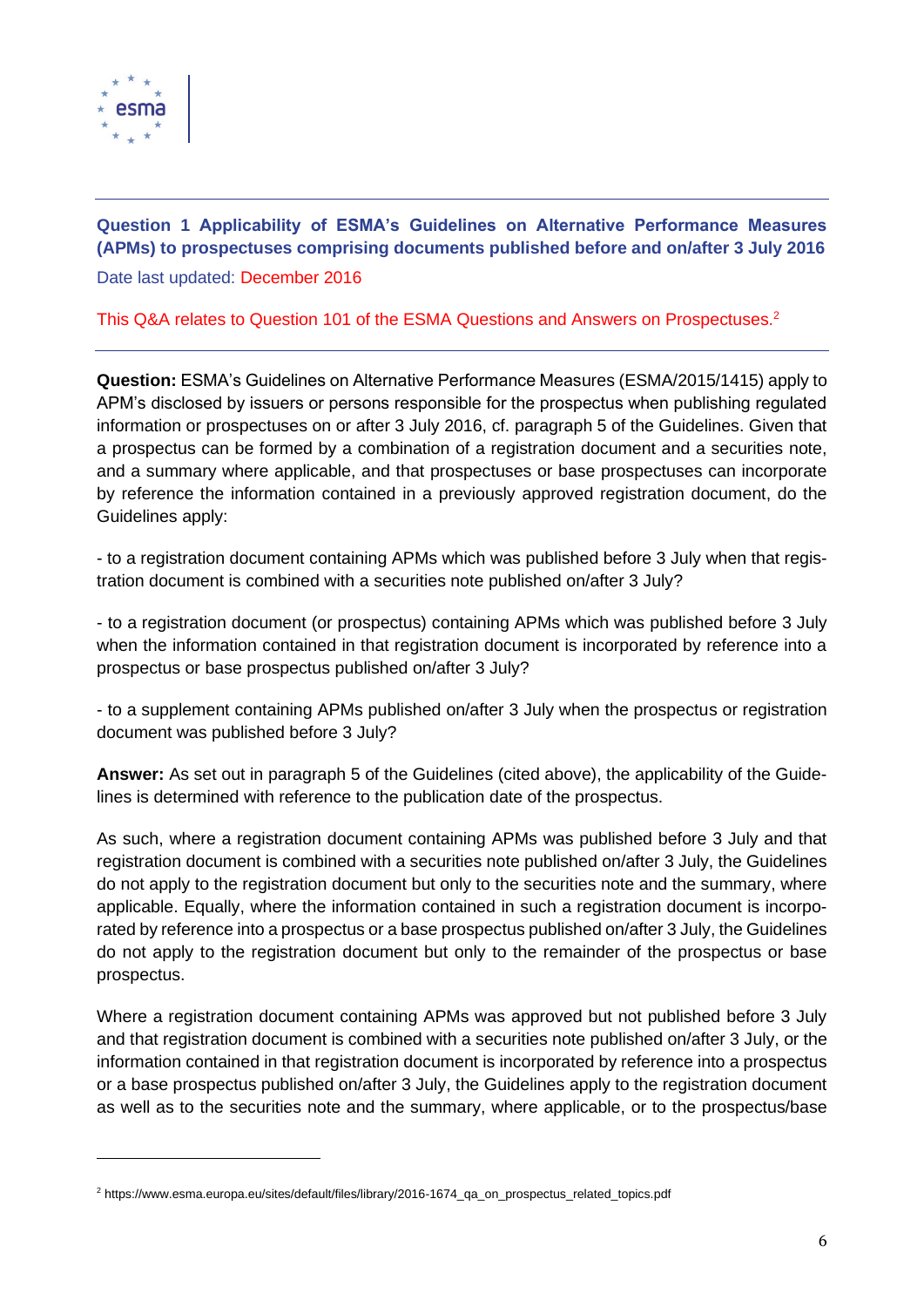

prospectus. In these instances, the registration document should be updated through the mechanism set out in Article 12(2) of the Prospectus Directive.

Where a prospectus or registration document published before 3 July is supplemented on/after 3 July and the supplement contains APMs, the Guidelines apply to the supplement.

<span id="page-6-0"></span>**Question 2: Measures presented simultaneously inside and outside financial statements; Paragraphs 4, 17 and 19 of APMs Guidelines.**

Date last updated: January 2017

**Question**: Paragraph 4 of the APMs Guidelines excludes from its scope the APMs disclosed in the financial statements (as defined in section II). Do the APMs Guidelines apply to APMs simultaneously presented inside and outside financial statements?

**Answer**: Yes. The APMs Guidelines apply to all financial measures which fall within the definition set out in paragraphs 17 to 19 of the APM Guidelines and are disclosed outside financial statements but in documents within the scope of regulated information.

The definition of an APM excludes from its scope financial measures defined or specified in the applicable financial reporting framework. Therefore, financial measures (e.g. subtotals or totals) which are not defined or specified in the applicable financial reporting framework fall under the scope of application of the APMs Guidelines irrespective of whether these financial measures are also disclosed in financial statements.

Where APMs directly identifiable from financial statements are also disclosed outside financial statements, the issuer or the persons responsible for the prospectus:

- (i) Do not need to provide a reconciliation between the APM used and the most directly reconcilable line item, total or subtotal presented in financial statements (paragraph 29);
- (ii) Where applicable, may use the compliance by reference principle (paragraphs 45 to 48 of the APMs Guidelines) and refer to the specific page or section in the financial statements, where this information is readily and easily accessible to users.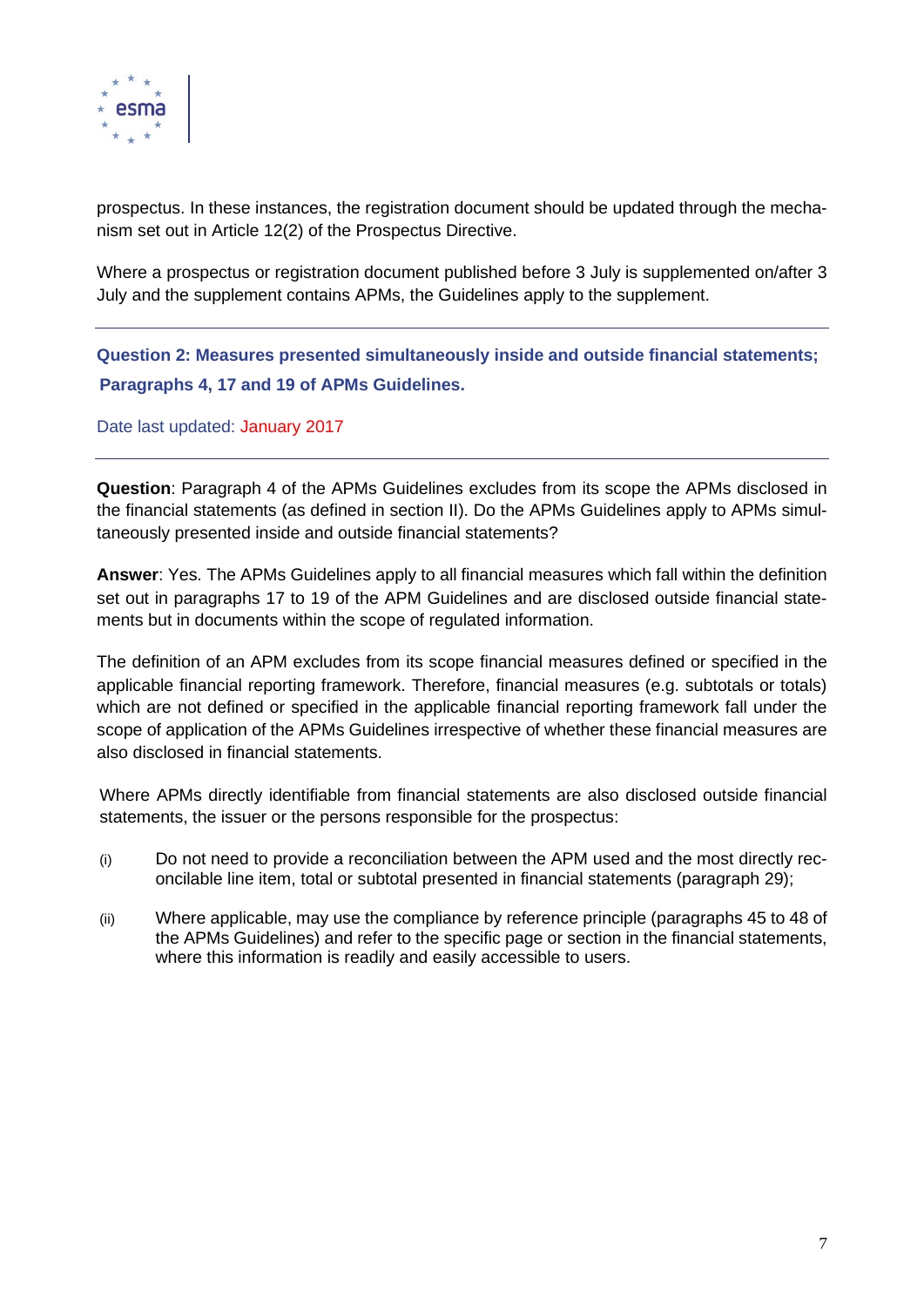

## <span id="page-7-0"></span>**Question 3: Financial measures calculated using exclusively figures stemming from financial statements; Paragraphs 4, 17 to 19 of the APMs Guidelines.**

Date last updated: January 2017

**Question**: Do the APMs Guidelines apply to financial measures such as financial ratios calculated using exclusively figures directly stemming from financial statements?

**Answer**: Yes. The APMs Guidelines apply to financial measures including financial ratios calculated using exclusively figures directly stemming from the financial statements (e.g. IFRS figures) unless:

- **a)** these measures are defined or specified by the applicable financial reporting framework (paragraph 17 of the APMs Guidelines).
- **b)** financial measures fall within the exception provided in paragraph 4 (i.e. they are disclosed in accordance with applicable legislation, other than the applicable financial reporting framework),

Unless the figures included in the financial measures fall within the definition of an APM, the APMs Guidelines apply to the measures (e.g. financial ratio) and not the figures. Otherwise, the APMs Guidelines apply to both.

In case such APMs are presented inside and outside financial statements please refer to question 2.

<span id="page-7-1"></span>**Question 4: Interim financial reports; Paragraphs 3 and 4 of the APMs Guidelines.**

Date last updated: January 2017

**Question**: Do the APMs Guidelines apply to interim financial reporting?

**Answer**: The APMs Guidelines apply to interim financial reporting if it falls under the definition of regulated information set out in the TD. Therefore, the APMs Guidelines apply to: (i) additional periodic financial information, when this information is published in accordance with article 3 (1a) of the TD; (ii) half yearly financial reports, as required by article 5 of the TD; or (iii) any financial information published in accordance with article 17 of MAR (such as ad-hoc disclosures).

Where interim financial reports or the additional periodic financial information are regulated information, the APMs Guidelines only apply to the information accompanying financial statements (e.g. interim management report) as the APMs Guidelines exclude from their scope the financial statements (paragraph 4).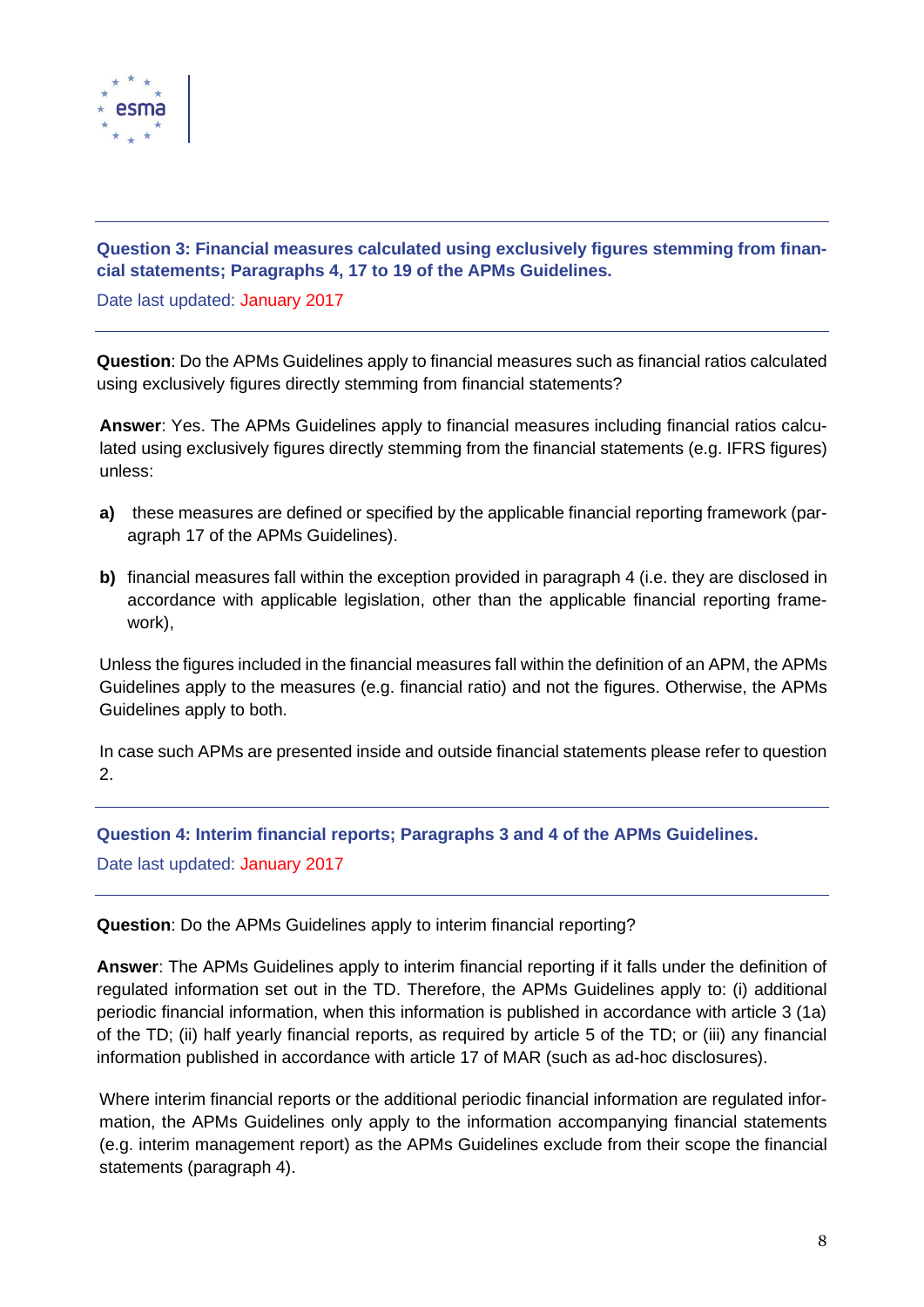

## <span id="page-8-0"></span>**Question 5: Segment information; Paragraphs 17 to 19 of the APMs Guidelines.**

Date last updated: January 2017

**Question**: Do the APMs Guidelines apply to measures presented in segment information?

**Answer**: Unless the measures presented in segment information are defined or specified in the applicable financial reporting framework, the APMs Guidelines apply to these measures if they are presented outside financial statements (e.g. management report).

As paragraph 4 of the APMs Guidelines excludes APMs disclosed in financial statements, they do not apply to APMs included in the segment information within financial statements (paragraph 4 of the APMs Guidelines).

In case such APMs are presented inside and outside financial statements please refer to question 2.

<span id="page-8-1"></span>**Question 6: Labels used on APMs; Paragraphs 22 and 25 of the APMs Guidelines.**

Date last updated: January 2017

**Question:** Do the APMs Guidelines apply to other labels than "non-recurring", "infrequent" or "unusual" which are specifically referred to in paragraph 25 of the guidelines?

**Answer**: Yes, the APMs Guidelines apply to all labels of APMs used by issuers or the persons responsible for prospectus.

Although the APMs Guidelines do not prescribe which labels can or cannot be used, the labels used should (i) be meaningful; (ii) not be misleading; and (iii) reflect the content and the basis of calculation of the APMs.

<span id="page-8-2"></span>**Question 7: Concept of "corresponding previous periods"; Paragraph 37 of the APMs Guidelines***.*

### Date last updated: January 2017

**Question**: How should the concept of "corresponding previous periods" in relation to financial reports, ad-hoc disclosures or prospectuses be applied by issuers or the persons responsible for the prospectus?

**Answer**: Issuers or the persons responsible for the prospectus should disclose figures for all periods presented i.e. where the financial reports or prospectuses have more than one comparative period, comparatives on the APMs should be provided for all prior periods presented.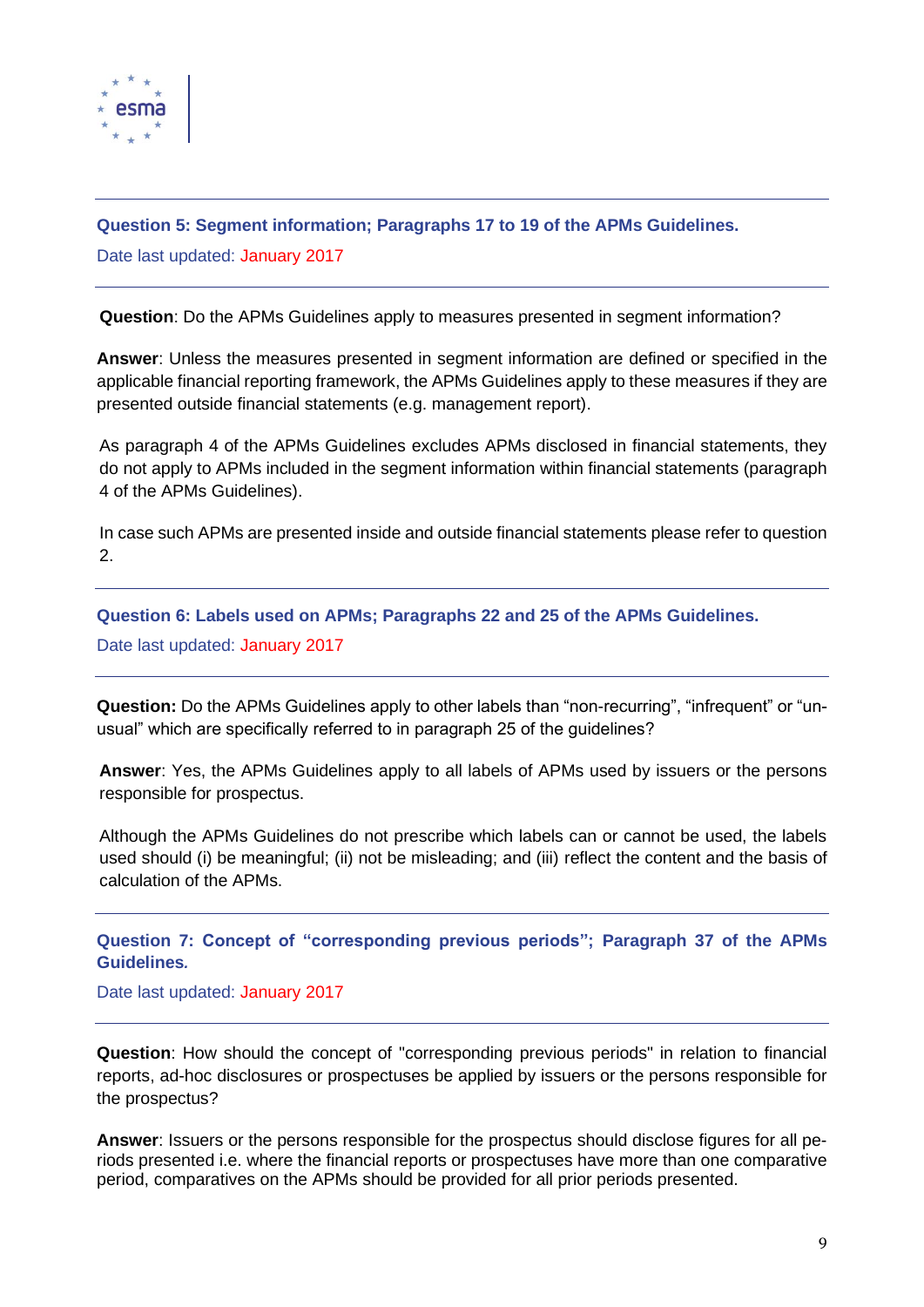

When APMs are included in ad-hoc disclosures, the "corresponding previous periods" should usually refer to the comparatives required by the interim/ annual financial statements as required by the applicable financial reporting framework.

<span id="page-9-0"></span>**Question 8: Interim financial statements;** *Paragraph 31 and 32 of the APMs Guidelines.*

Date last updated: July 2017

**Questions:** Does paragraph 31 of the APMs Guidelines apply to quarterly financial figures included in ad-hoc disclosures published by issuers in accordance with article 17 of MAR when there is no requirement under the Transparency Directive (TD) to publish interim financial statements (e.g. quarterly financial statements)?

How should issuers comply with paragraphs 31 and 32 of the APMs Guidelines?

**Answer:** Yes. Paragraph 31 of the APMs Guidelines applies to APMs related to quarterly financial figures included in ad-hoc disclosures published in accordance with article 17 of MAR even when the issuer is not required to publish quarterly financial statements in accordance with the TD. Please refer to question 4.

The following example illustrates how issuers may comply with provisions included in paragraph 31 and 32 of the APMs Guidelines:

An issuer publishes in ad-hoc disclosures in accordance with article 17 of MAR an 'adjusted EBITDA' for Q3 and the subtotal published historically in its financial statements is an EBITDA (most directly reconcilable line item included in the financial statement). As the Q3 'adjusted EBITDA' is an APM, the issuer should define and reconcile the Q3 'adjusted EBITDA' to the Q3 EBITDA as if that figure had been included in financial statements.

<span id="page-9-1"></span>**Question 9: Concept of Prominence;** *Paragraph 35 and 36 of the APM Guidelines.*

Date last updated: July 2017

**Question:** How should an issuer apply the principle of "prominence" as included in the APMs Guidelines?

**Answer:** As the APMs Guidelines do not define the concept of prominence, issuers should use their judgment when complying with this principle. This judgement should be made on a case- bycase basis depending on the documents where the APMs are included.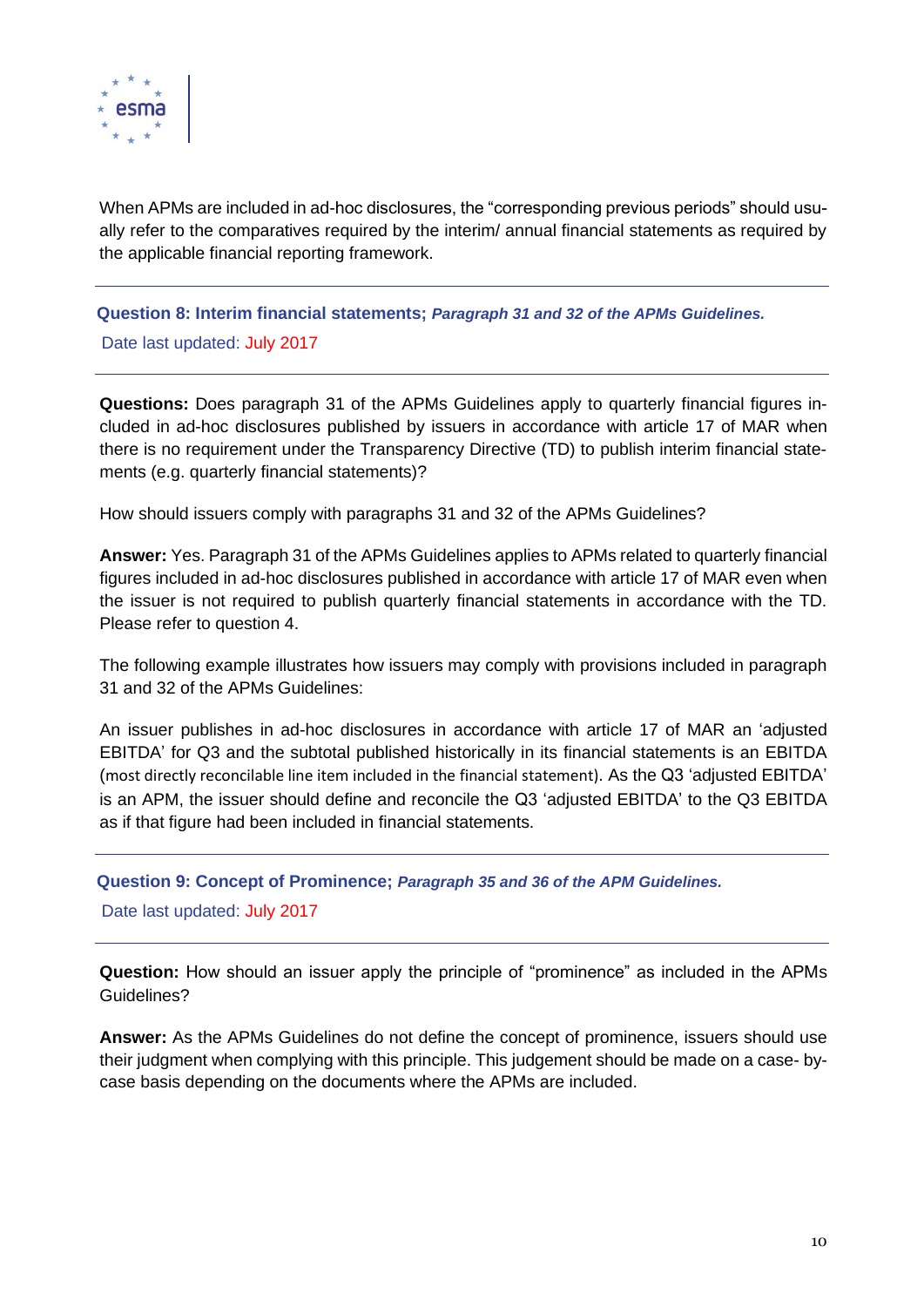

The notion of prominence is, in essence, qualitative and not merely quantitative. Therefore, counting the number of APMs and measures directly stemming from financial statements may not suffice. When applying its judgement, the issuer should ensure that the measures stemming from financial statements are not displayed with less prominence, emphasis or authority than APMs.

The following factors, among others, could help issuers when exercising their judgement:

- Attention paid to APMs in comparison with measures directly stemming from financial statements ;
- Location of APMs within the document;
- Frequency of use;
- Use of bold letters, font size, italic;
- Length of analysis of APMs.

The following illustrative examples may help understand disclosure of APMs being more prominent than disclosure of measures stemming directly from financial statements:

- Presenting an analysis of the income statement only with APMs;
- Omitting comparable measures stemming directly from financial statements in an earnings result release headline or in their key messages;
- Presenting an APM using a style of presentation (e.g. bold, font size) that overly emphasises the APM used over the comparable measure stemming directly from financial statements;
- Presenting an APM significantly before the most directly comparable measure directly stemming from financial statements (e.g. including the APM in the 1st page of a document and the comparable measure/figure directly stemming from financial statements in the last page);
- Describing an APM as, for example, "record performance" or "exceptional" without at least an equally prominent descriptive characterisation of the comparable measure directly stemming from financial statements;
- Providing tabular disclosure of APMs without (i) preceding/accompanying it with an equally prominent tabular disclosure of the comparable measures stemming from financial statements or (ii) including the comparable measures stemming from financial statements in the same table;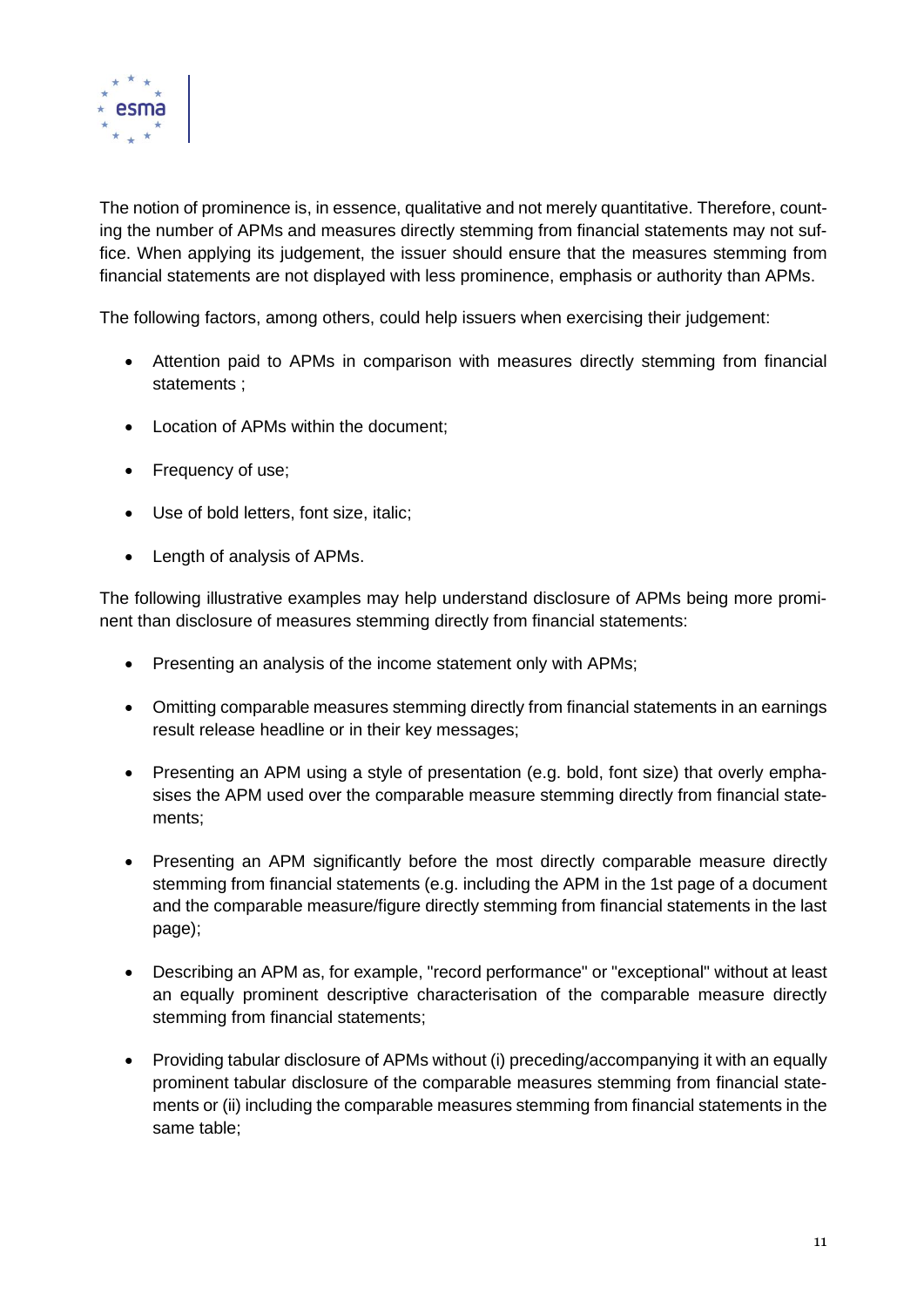

• Providing a discussion and/or analysis of an APM without any reference to the comparable measure/figure stemming directly from financial statements.

<span id="page-11-0"></span>**Question 10: Compliance by reference;** *Paragraph 45 and 46 of the APMs Guidelines (not applicable to prospectuses which are covered by a separate regime).*

Date last updated: July 2017

**Question:** What are the limits for the compliance by reference principle included in paragraph 45 of the APMs Guidelines?

**Answer:** Paragraphs 45 and 46 provide a practical relief to issuers who may comply with the principles included in the APMs Guidelines if they include a direct reference to other documents previously published which contain the disclosures required by the APMs Guidelines.

Issuers may use the compliance by reference in order to avoid repetition of information in regulated information documents (e.g. ad-hoc disclosures presented in accordance with article 17 of MAR). However, the reference principle cannot be used when complying with the following requirements:

- Comparatives (paragraph 46 of the APMs Guidelines)
- Meaningful labels to the APMs used (paragraph 22 of the APMs Guidelines)
- Prominence and presentation of APMs (paragraph 35 and 36 of the APMs Guidelines)
- Consistency (paragraph 41 of the APMs Guidelines however, the explanations required therein may be complied with by reference);

<span id="page-11-1"></span>**Question 11: Definition of an APM; Paragraph 17 to 19 of the APMs Guidelines.**

Date last updated: July 2017

**Question:** Is 'result of operating activities' an APM for the purpose of the APMs Guidelines?

**Answer:** Unless the applicable financial reporting framework defines or specifies "result of operating activities", this measure is an APM for the purpose of the APMs Guidelines.

Despite the fact that there is a reference in paragraph 55 of the Basis for Conclusion of IAS 1 Presentation of Financial Statements to 'results of operating activities', operating results or results from operating activities are not defined or specified in IFRS.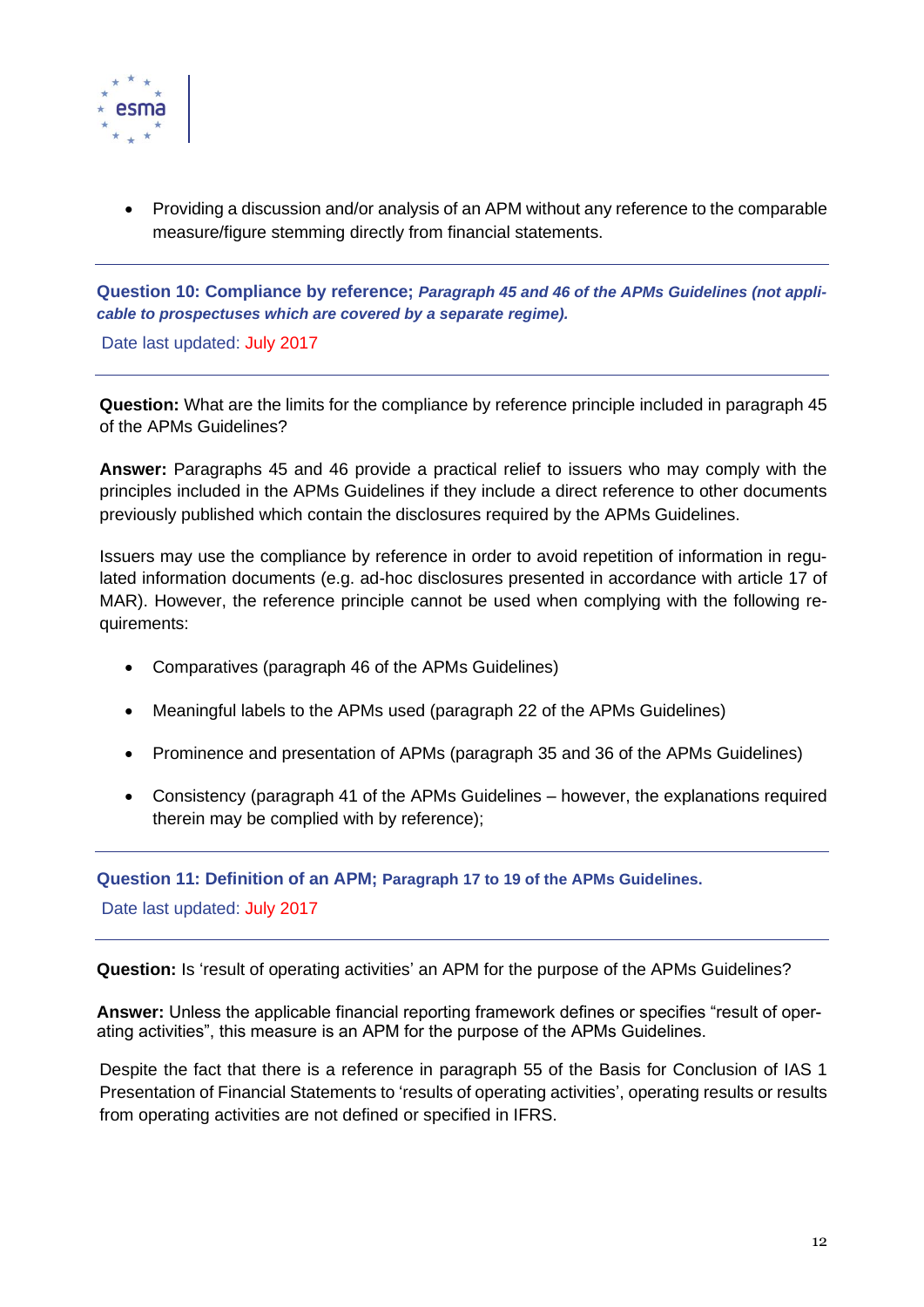

Therefore, under the IFRS framework, measures labelled as 'operating results', 'results of operating activities' or other similar labels are within the scope of the APMs Guidelines when presented outside financial statements.

In case such APMs are presented inside and outside financial statements please refer to question 2.

<span id="page-12-0"></span>**Question 12: Definition of APMs; Paragraph 17 of the APM Guidelines.** Date last updated: October 2017

**Question:** Do financial measures originally defined or specified in the applicable financial reporting framework and adjusted with the aim of isolating the effect of foreign currency on these measures qualify as APMs?

**Answer:** Yes. Any adjustments to a financial measure defined or specified in the applicable financial reporting framework transform that measure in an APM in accordance with paragraph 17 of the APM Guidelines.

<span id="page-12-1"></span>**Question 13: Scope of the APM Guidelines; Paragraphs 17 to 19 of the APM Guidelines.**

Date last updated: October 2017

**Question:** Does a segment measure of profitability – which is determined on different accounting basis than the basis defined or specified in the applicable reporting framework – fall within the definition of an APM in the APM Guidelines?

**Answer:** Yes. Measures disclosed in accordance with the applicable reporting framework (e.g. most of measures disclosed under IFRS 8 *Operating Segments*) but calculated on a different basis than the one defined or specified in the applicable financial reporting framework also fall within the definition of an APM in accordance with the APM Guidelines. The application of the APM Guidelines depends on where these measures are presented (e.g. inside or outside financial statements; regulated information documents or voluntary information).

Please refer to questions 2 and 3 if such APMs are presented inside and outside financial statements.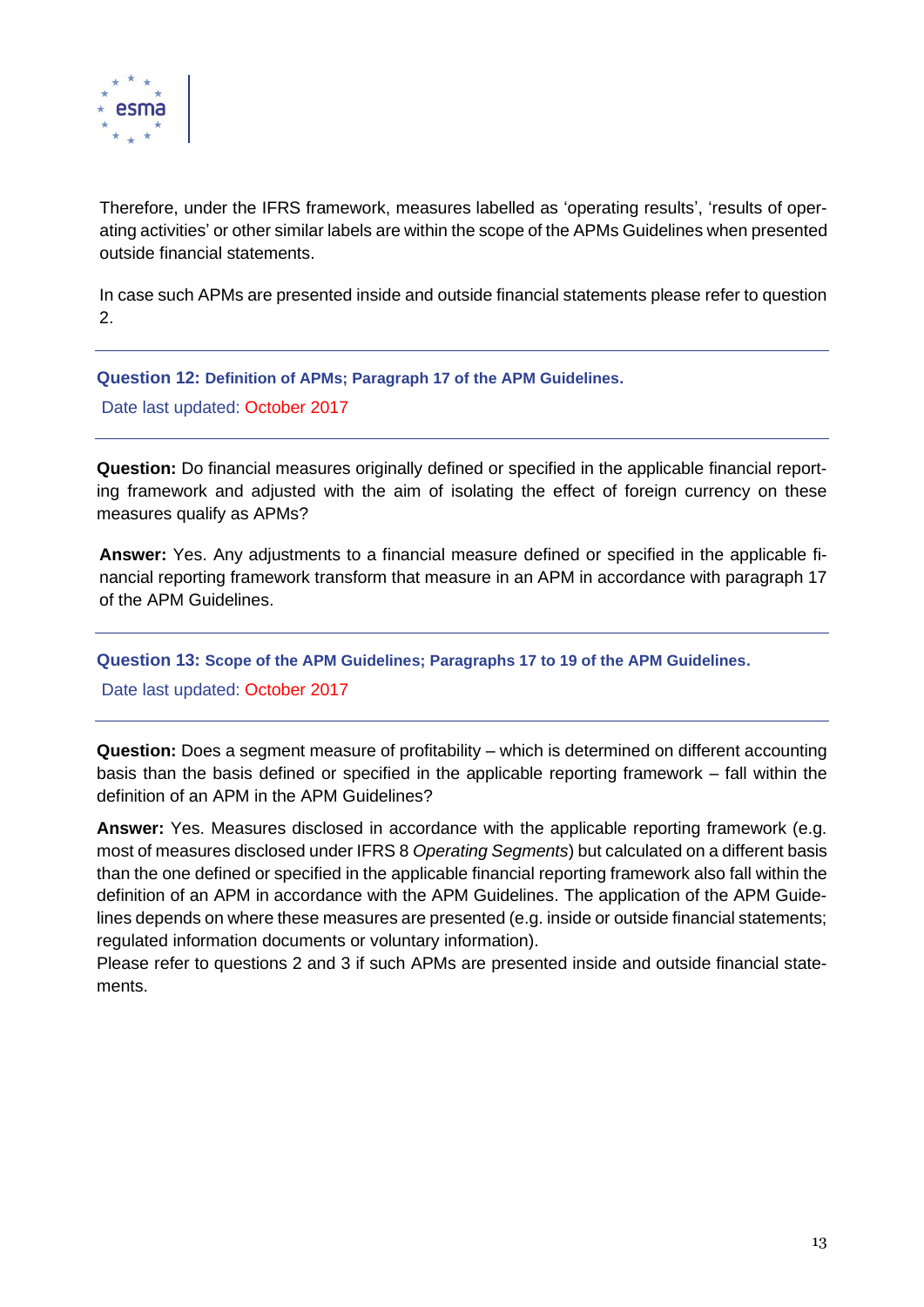

<span id="page-13-0"></span>**Question 14: Application of the scope exemption; Paragraph 19 of the APM Guidelines.** Date last updated: October 2017

**Question:** In which circumstances is the scope exemption in paragraph 19 (4<sup>th</sup> bullet) of the APM Guidelines applicable (i.e. issuers are not required to apply the APM Guidelines when APMs are used to explain the compliance with the terms of an agreement or legislative requirement such as lending covenants or the basis of calculating the director or executive remuneration)?

**Answer:** The exception in paragraph 19 of the APM Guidelines (4<sup>th</sup> bullet) is only applicable when an issuer uses APMs solely to explain compliance with terms of an agreement or legislative requirement. If issuers use simultaneously an APM to explain the compliance of terms of agreement or legislative requirement and to provide information on/describe its performance in a given period, this APM is within the scope of the APM Guidelines.

<span id="page-13-1"></span>**Question 15: Definition and basis of calculation; Paragraph 20 of the APM Guidelines.**

Date last updated: October 2017

**Question:** How should an issuer define the APM measure "Organic growth"?

**Answer:** Paragraph 20 of the APM Guidelines requires issuers to provide users with definitions of the APMs used and their components as well as the basis of calculation adopted, including details of any material hypotheses or assumptions used.

When providing a definition and disclosure on the basis of calculation of an APM indicating the "Organic Growth" of an issuer's total revenues, the issuer shall present not only the total change in revenues that can be derived from the financial statements, but also the disaggregation of the other components that together with the change in revenue attributable to "Organic Growth", add up to the total revenue change.

The following example illustrates this case:

- Revenue % change: 20%
- Currency impact<sup>3</sup>: : 10%
- Perimeter impact: 5%
- Organic growth: 5%

<sup>3</sup> In this example, the currency impact only relates to situations where the functional currency of the issuer differs from the functional currency of its subsidiaries. Please note that there may be variations to the definition of organic growth depending on each specific components (e.g. when the functional currency is Euro and sales in USD)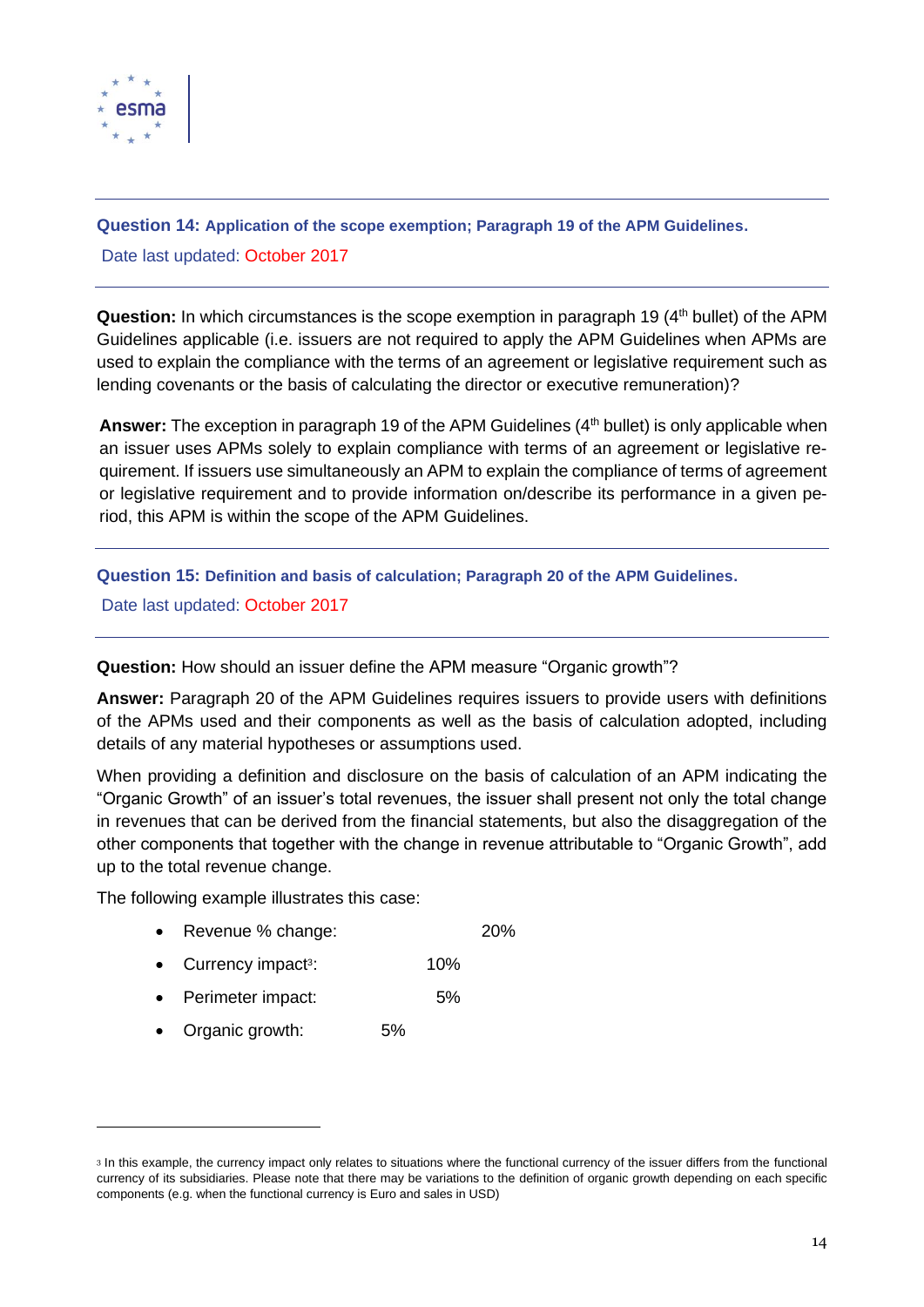

To the extent that any components presented are not defined or specified in the applicable financial reporting framework, the issuer shall also explain their nature and provide the definition of each item.

Although the definition is entity-specific, in this example the explanation could be provided by presenting the following information:

- The Currency impact is calculated by translating the accounts for year N of subsidiaries having a functional currency different than the currency of the issuer with N-1 exchange rate;
- Perimeter impact: the impact of changes in the scope of consolidation is determined:
	- for the year N acquisitions, by deducting from total revenue, the amount of revenue generated during year N by the acquired entities;
	- for N-1 acquisitions, by deducting from total revenue, the amount of revenue generated over the months during which the acquired entities were not consolidated in N-1;
	- for N disposals, by adding to total revenue the amount of revenue generated by the divested entities in year N-1 over the months during which those entities were no longer consolidated in N;
	- for the N-1 disposals, by adding to revenue for the fiscal year the amount of revenue generated in the prior fiscal year by the divested entities.

### <span id="page-14-0"></span>**Question 16: Reconciliation; Paragraph 26 and 28 of the APM Guidelines.**

Date last updated: October 2017

**Question:** Do the APM Guidelines require a numeric reconciliation of the APM to "the most reconcilable line item, total or subtotal" presented in the financial statements or is it sufficient to include a qualitative explanation of the items which adjust the financial statement's figures?

**Answer:** Paragraph 28 of the APM Guidelines foresees that "the reconciliation should show how the figure is calculated". Therefore, issuers should provide a reconciliation in the form of a numeric reconciliation between "the most directly reconcilable line item, total or subtotal" presented in financial statements and the APM used. As it is required in paragraph 26 of the APM Guidelines, the reconciliation should separately identify and explain the material reconciling items.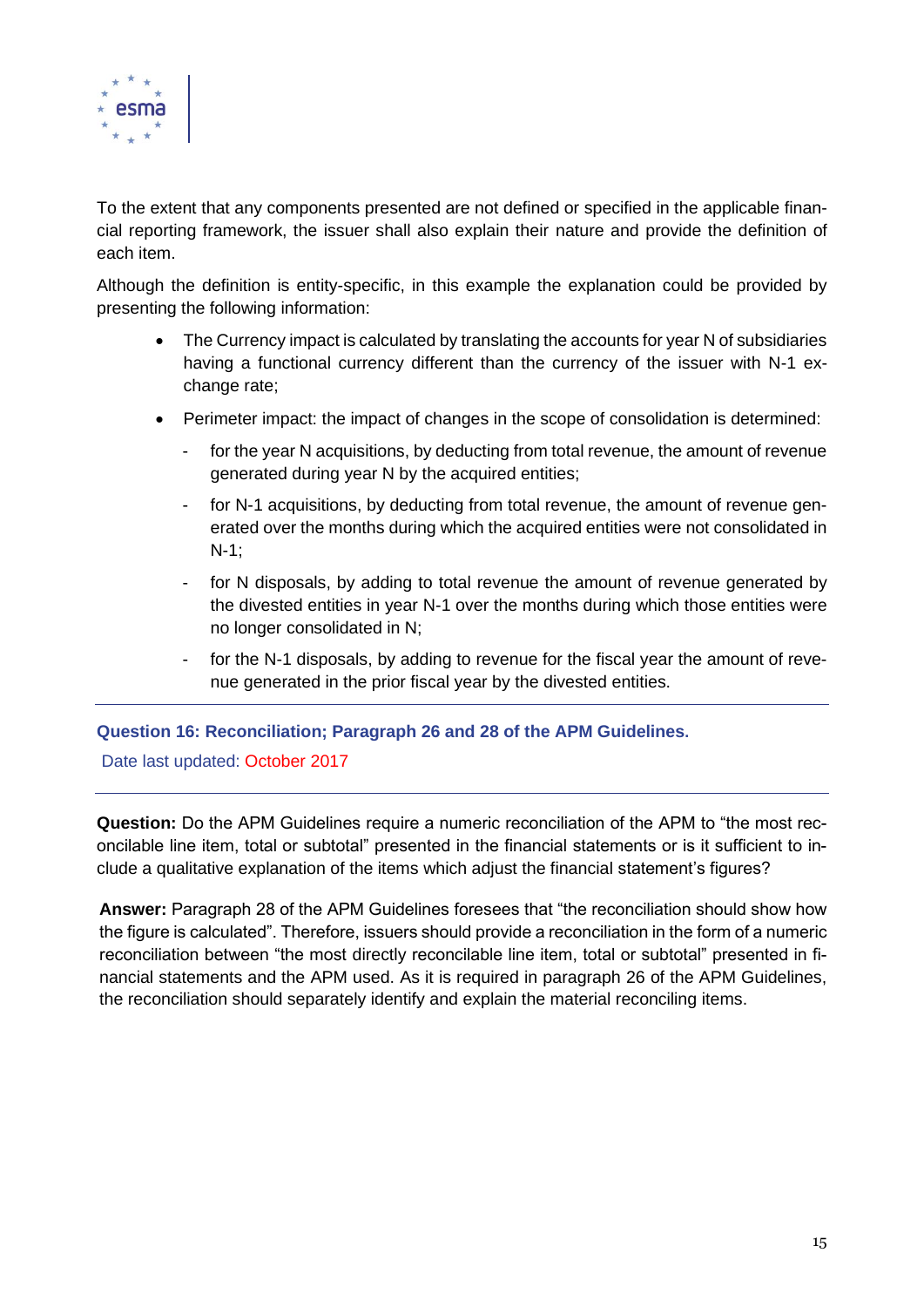

## <span id="page-15-0"></span>**Question 17: Application of the Fair review principle to APMs; Paragraphs 6, 8 and 22 of the APM Guidelines.**

Date last updated: October 2017

**Question:** May APMs representing a biased measure of performance (i.e. a measure that includes one-off gains but disregards one-off related losses) violate the APM Guidelines even if they are correctly labelled?

**Answer:** In accordance with paragraph 8, the APM Guidelines are based on the principle stated in Articles 4 and 5 of the Transparency Directive of providing a fair review of the development and performance of the business and the position of the issuer. In addition, the overall objective of the APM Guidelines, as prescribed in paragraph 6 of the Guidelines, is to contribute to transparent and useful information to the market and improve comparability, reliability and/or comprehensibility of APMs used.

Depending on facts and circumstances, presenting biased APMs which are adjusted to exclude only one-off losses but including, where applicable, one-off gains of the same nature and occurring during the same period may violate the principles set out in articles 4 and 5 of the Transparency Directive and be contrary to the overall objective of the APM Guidelines. Depending on facts and circumstances, this may be true irrespective of whether these APMs are correctly labelled as the fair labelling may not compensate for the fact that the APMs provided an unfair review of the development and performance of the business and the position of the issuer. Therefore, depending on facts and circumstances, a biased measure of performance may not be compliant with the APM Guidelines.

<span id="page-15-1"></span>**Question 18: Application of the APM Guidelines in the context of COVID-19**

**Paragraphs 8, 17-19, 33, 34, 41 and 43 of the APM Guidelines.**

Date last updated: April 2020

**Question:** How should an issuer present the impact of COVID-19 for the purpose of the APM Guidelines?

**Answer:** ESMA acknowledges that, due to the impacts of the COVID-19 pandemic on their operations, issuers may decide to disclose new, or to adjust, alternative performance measures in adhoc disclosures published in accordance with Article 17 of MAR, in management reports or additional periodic financial information published in accordance with articles 3(1a), 4 and 5 of the Transparency Directive or in prospectuses published in accordance with Regulation (EU) 2017/1129 of the European Parliament and of the Council of 14 June 2017.

ESMA reminds issuers that, according to paragraph 41 of the APM Guidelines, the definition and calculation of an APM should be consistent over time. Therefore, ESMA recommends that issuers use caution when making adjustments to APMs used and/or when including new APMs solely with